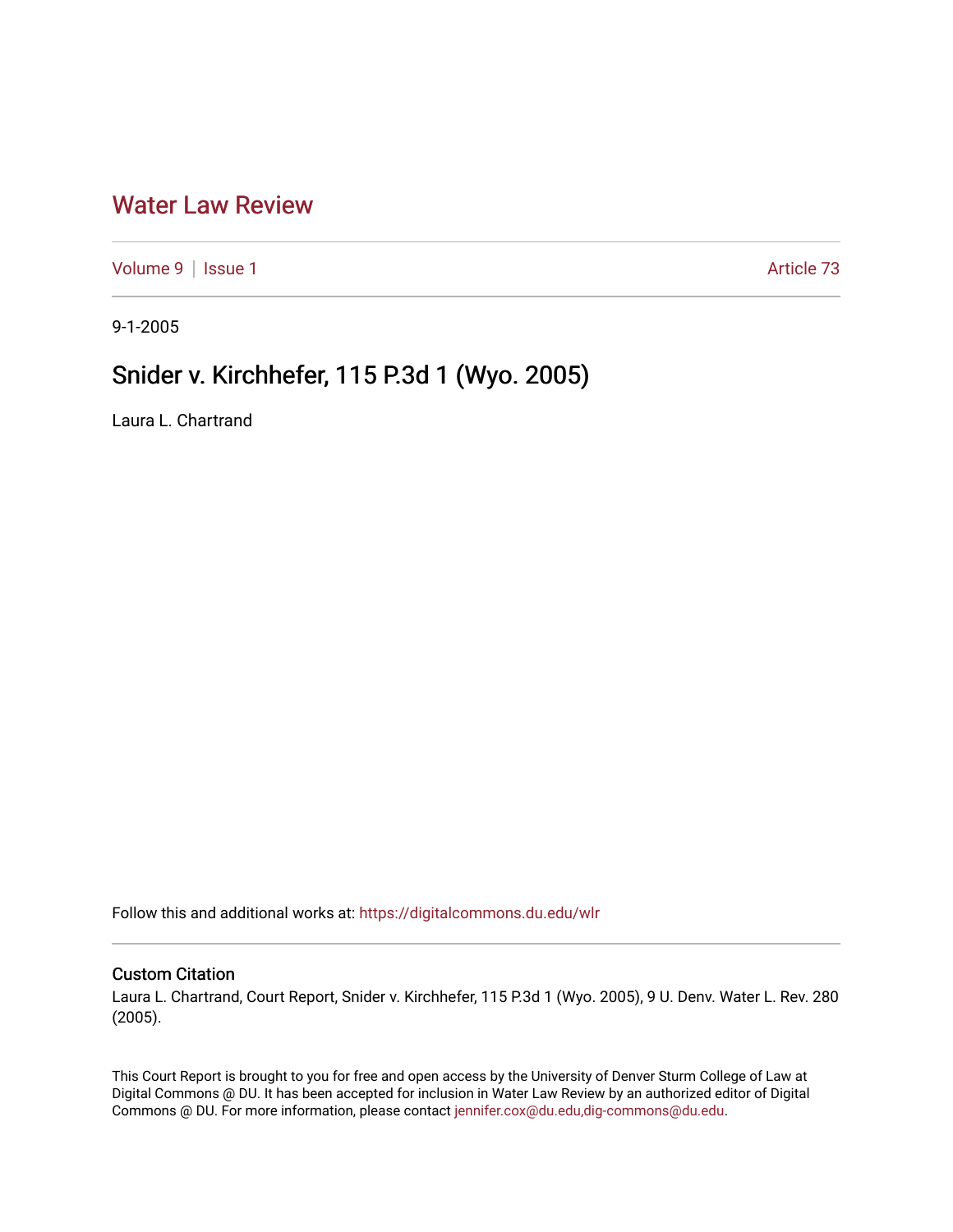other mechanism, onto a neighbor's land in a manner or quantity different from its natural flow; and (3) landowners who alter the flow of surface water must act in good faith and avoid unnecessary damage to adjacent property. The Association argued the City and College's actions fell under the second and third exceptions.

To establish the second exception, the Association produced a declaration and three-page report from an expert. The expert opined that paving and grading the property altered the land from its natural forested state in which the water would have percolated into the ground. However, the court held that paving and grading alone are insufficient to establish liability in the absence of specific facts showing that the paving and grading collected, concentrated, and channeled the water in an unnatural manner. The Association made no such showing here.

As to the third exception, also known as the "due care exception," the Association contended that the City and College failed to act in good faith because they were aware that surface water was draining into the ravine causing damage, yet they took no action. The court disagreed, noting the due care exception applies only when the landowner alters the water's natural flow, which the Association failed to establish. The court further noted that the College pre-dated the Shorewood Hills subdivision by fifteen years. Thus, when it was developed, the College had no reason to suspect that its actions would burden a neighboring housing development with excess water.

The court also rejected the Association's claims that the City assumed a statutory duty from King County to maintain the ravine when the City incorporated. The court affirmed the summary judgment motion in favor of the City and College.

*Noah Klug*

#### **WYOMING**

**Snider v. Kirchhefer, 115 P.3d 1 (Wyo. 2005)** (denying a petition for abandonment of water rights because of failure to show reasonable likelihood that injury would result from reactivation of the water right).

Yvonne Snider had a **1915** water appropriation right on Six Mile Creek. The appropriation permitted the diversion of water from Six Mile Creek at a point on Fred and Donita Kirchhefers' ("Kirchhefers") land. An easement to construct, maintain, and repair the ditch as well as a right of way across the Kirchhefers' land accompanied Snider's appropriation. The Kirchhefers had no surface appropriation rights for Six Mile Creek but possessed a ground water permit from the Kirchhefer Spring No. **1,** a well built into the creek bank of Six Mile Creek approximately **100** feet upstream from the point of diversion.